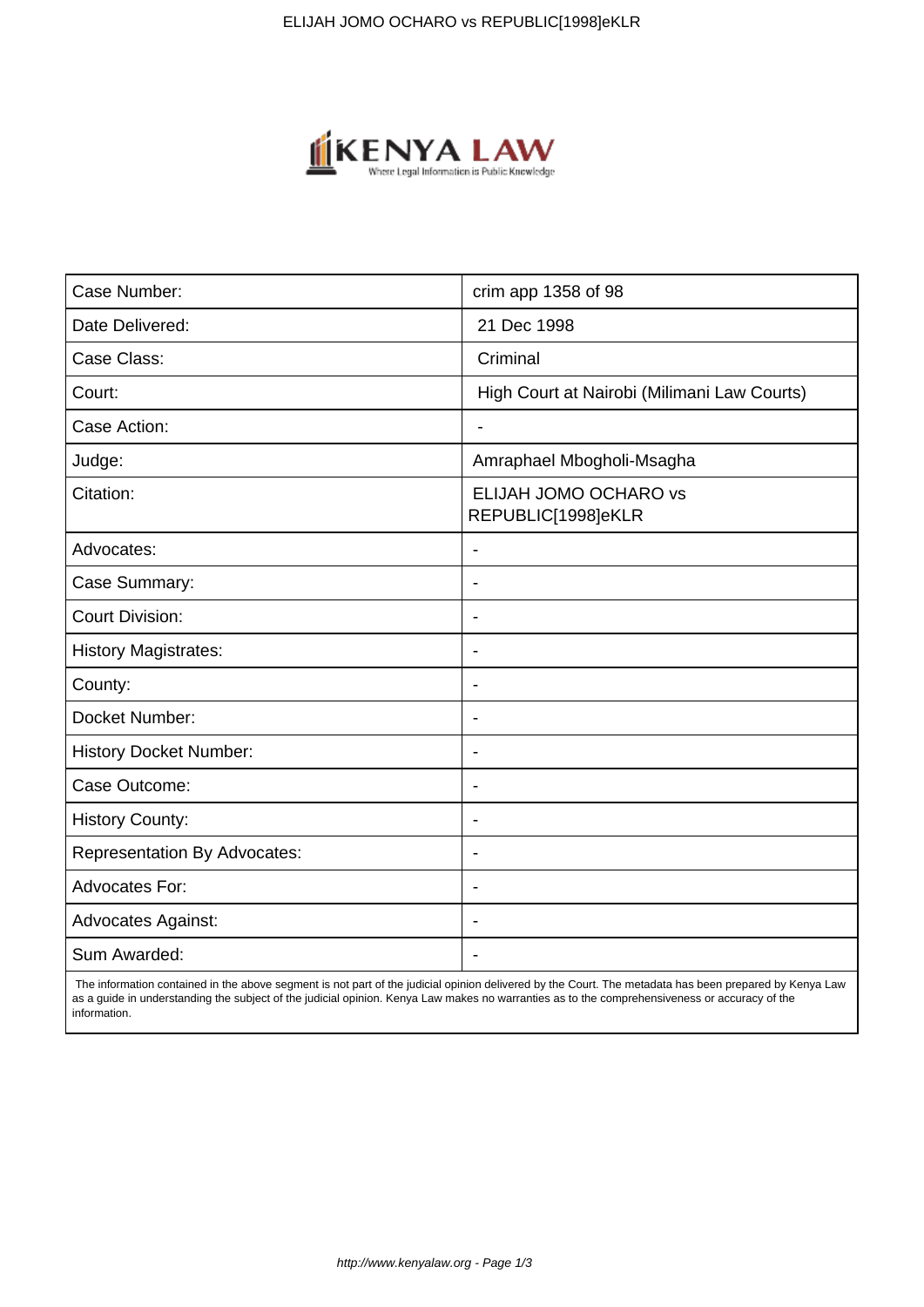# **REPUBLIC OF KENYA IN THE HIGH COURT OF KENYA AT NAIROBI CRIMINAL APPEAL NO. 1358 OF 1998**

**(From Original Conviction and Sentence in Criminal Case NO. 3066 of 1997 of the Senior Resident Magistrate's Court at Nairobi S. Ndambuki Esq.)**

**ELIJAH JOMO OCHARO........................................................................APPELLANT**

**versus**

**REPUBLIC.......................................................................................................RESPONDENT**

# **J U D G M E N T**

 When the application for bail pending appeal came up for hearing it transpired that the appeal had been filed and on calling for the appeal file it was noted that the same had been admitted to hearing. Both learned counsel agreed to have the appeal heard and therefore that judgment relates to the said appeal.

 The appellant was originally charged with nine counts. Count one relates to making a document without authority contrary to section 357 of the Penal Code. In the remaining counts two to nine has was charged with the offence of stealing contrary to section 275 of the Penal Code.

 I note from the particulars of the charges that the appellant in count one(1) was alleged to have committed the offence jointly with others not before the court and in the rest of the charges; jointly with another not before the court.

 After a full trial, the appellant was convicted of the offence of making a false document without authority in count one. He was then sentenced to a (9) nine months imprisonment. He was acquitted of all the other charges of stealing.

 In the said count one upon which the appellant was convicted, only one receipt was found to be connected with the appellant. The learned trial magistrate said in that respect:-

**" Though there was a bunch of other receipts which were found not to be genuine PW3 who said that one of them had been issued to him did not say whether it was the accused who issued or gave it to him. The court only finds that it was the receipt which was issued on 13/11/97 ( MFI-1) which the accused involved in issuing. He went and obtained a receipt which he gave PW2 purporting it to be a genuine receipt issued by the city council....................."**